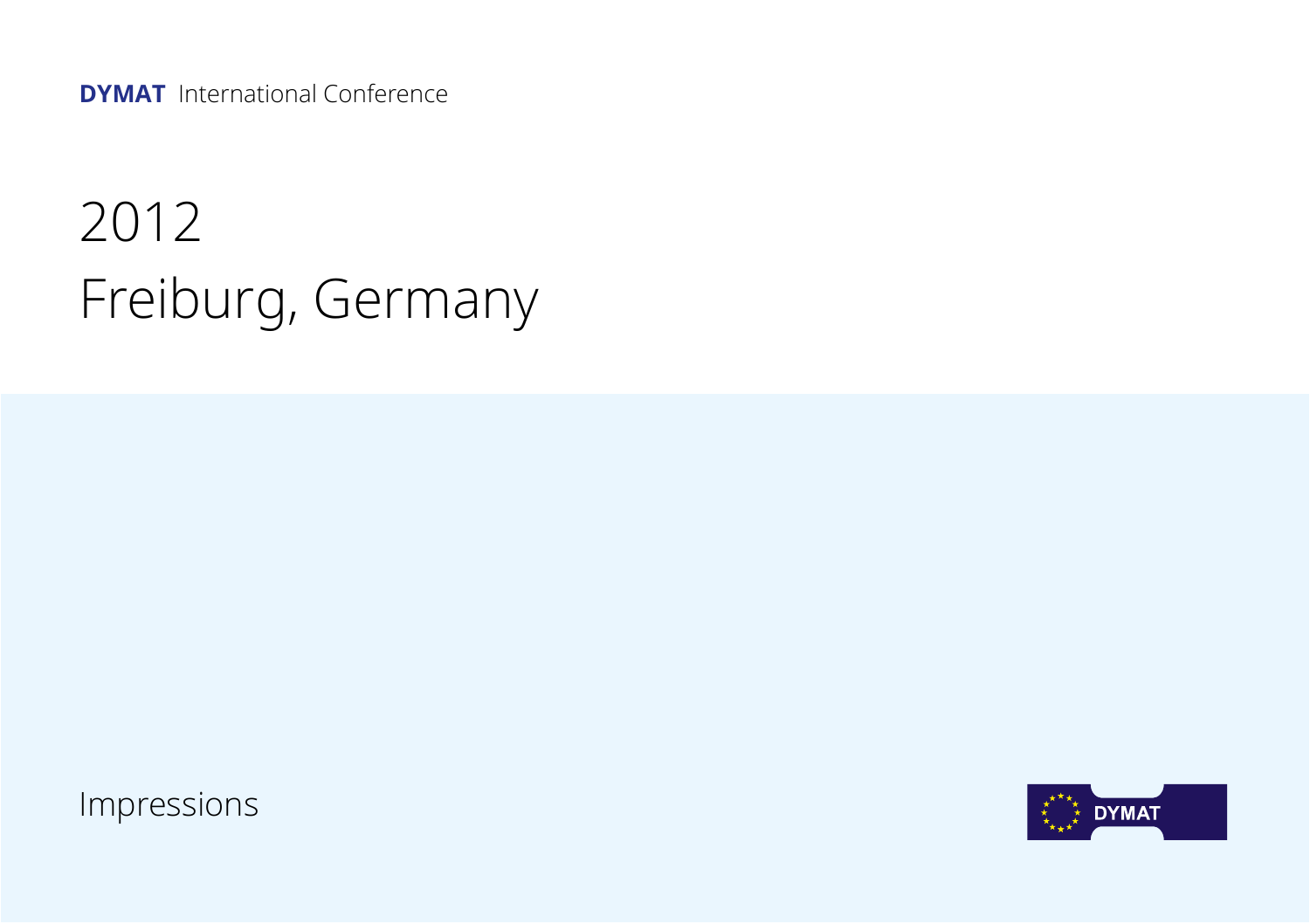## **10th International DYMAT Conference**

Freiburg, Germany 2 – 7 September 2012



The 10th International DYMAT Conference took place in Freiburg, Germany, and was hosted by the Fraunhofer Institute for High-Speed Dynamics, Ernst-Mach-Institut, EMI.

With authors from 26 countries, the DYMAT International Conference proved once more its international character. For the first time in the DYMAT Conference series, two different types of publications were offered. The traditional DYMAT proceedings option has been maintained as an issue of the »European Physical Journal - Web of Conferences« (EPJ-WoC), which was formerly done in the "Journal

de Physique IV". Alternatively, authors were encouraged to submit their papers to a peer review process in order to be published in an issue of the »European Physical Journal - Special Topics« (EPJ-ST), entitled "Characterization, Modeling and Simulation of Materials at High Strain Rates". Out of more than 200 submitted abstracts, 135 manuscripts went into the proceedings, 18 manuscripts are published in the journal EPJ-ST as volume number 206.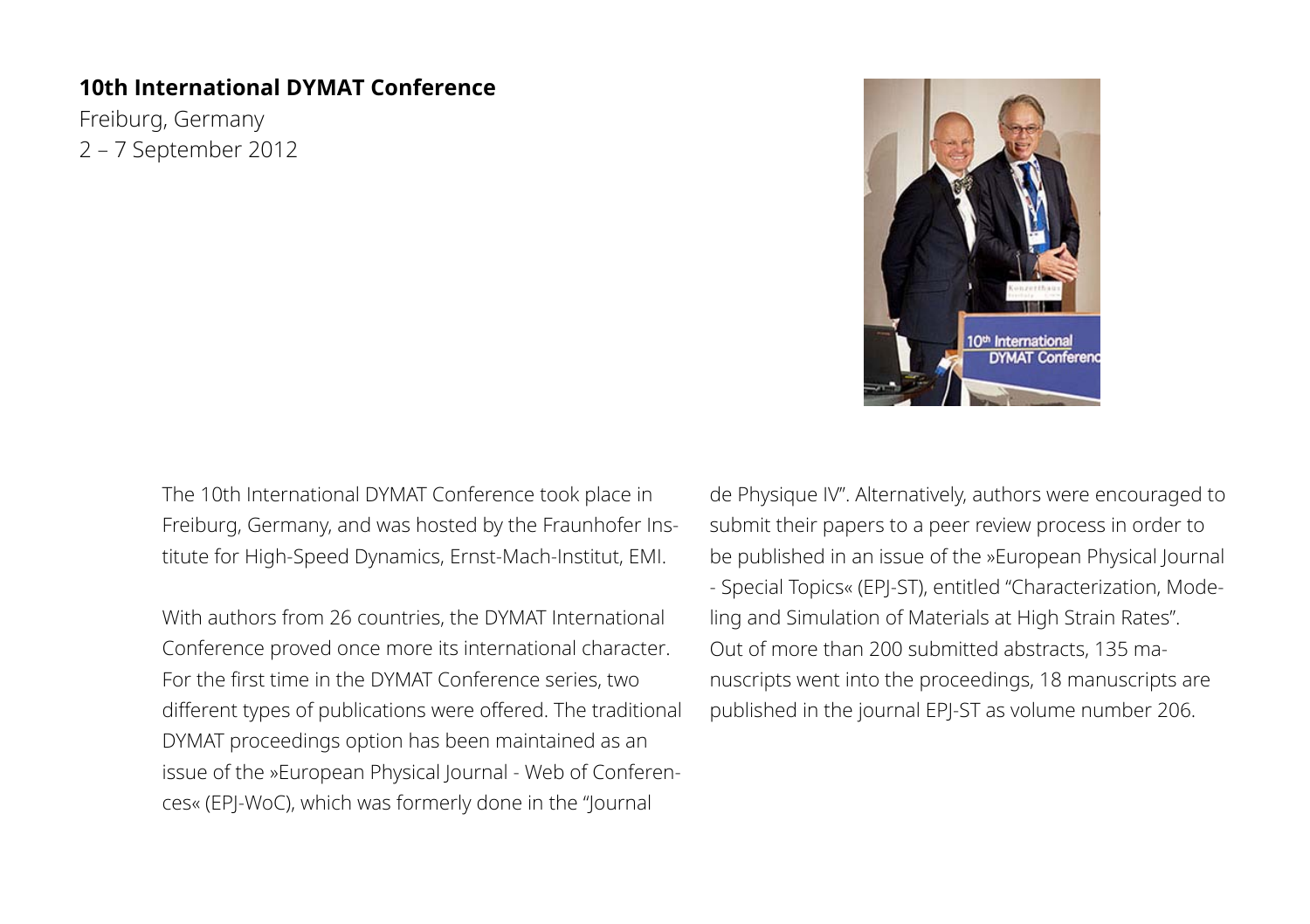| <b>Participants</b>         | 215 |
|-----------------------------|-----|
| Students                    | 32  |
| Members                     | 70  |
| Non members                 | 105 |
| <b>Exhibitors</b>           | 8   |
| Countries                   | 24  |
| <b>Oral presentations</b>   | 78  |
| <b>Poster presentations</b> | 74  |
| <b>Industry partners</b>    | 7   |



Since 2009, DYMAT is the custodian of the John S. Rinehart's Award.

This price, established in 1990 to recognize outstanding effort and creative work in the science and technology of dynamic processes in materials, has been given every five years on the occasion of several EXPLOMET International Conferences.

DYMAT 2012 had the honor of being the second DYMAT International Conference to bestow this award.

A special jury, composed of the members of the DYMAT International Advisory Committee and members of the DY- MAT Governing Board, voted and selected the winner: the recipient of the John S. Rinehart Award 2012 is Professor Alain Molinari from the University of Metz. Congratulations!

The team of Professor Stefan Hiermaier, chairman of the Conference and editor of the EPJ-ST issue, has enjoyed the two years of organizing the conference. The outstanding contributions of all participants made the conference a tremendous success for the DYMAT Association.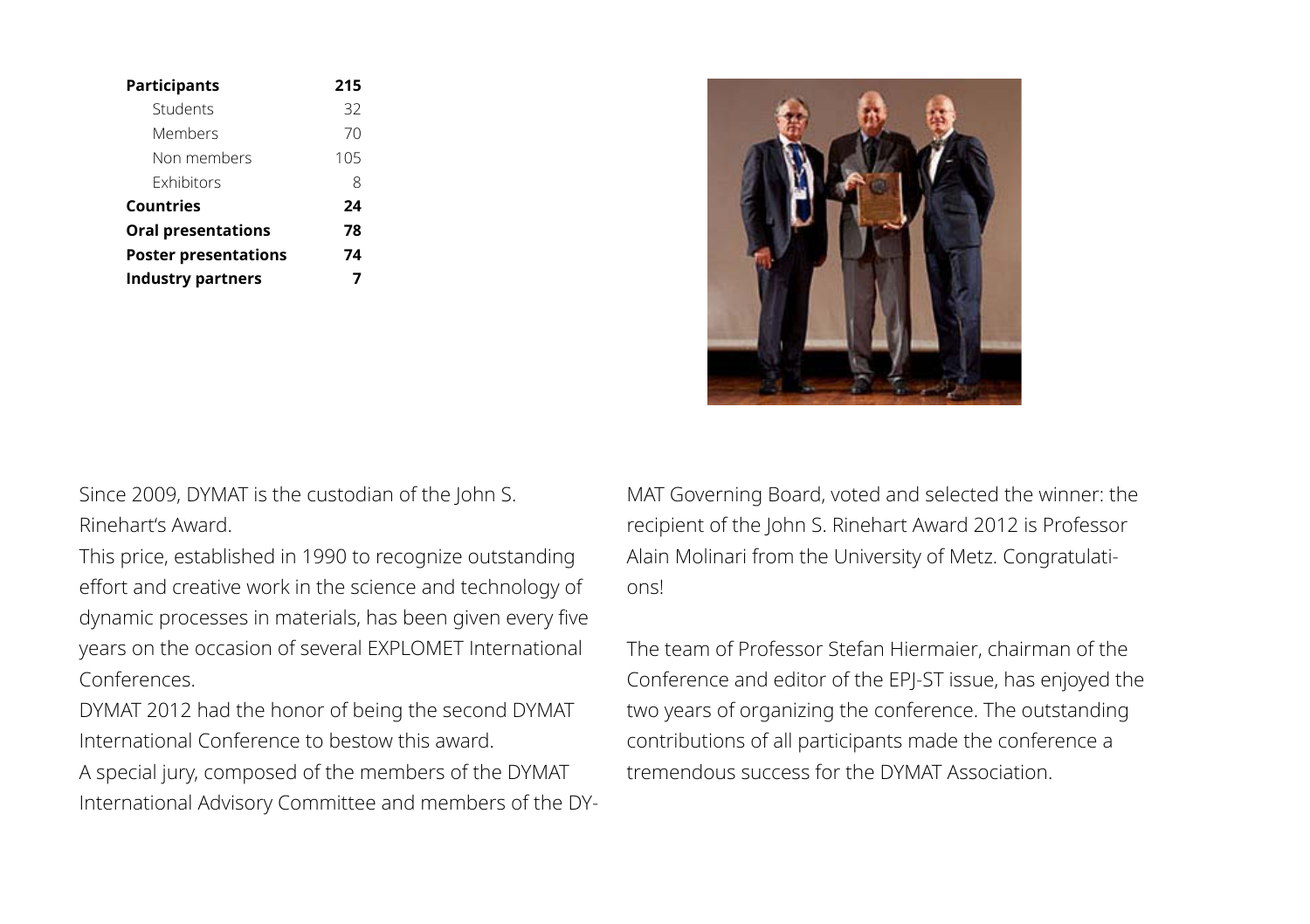